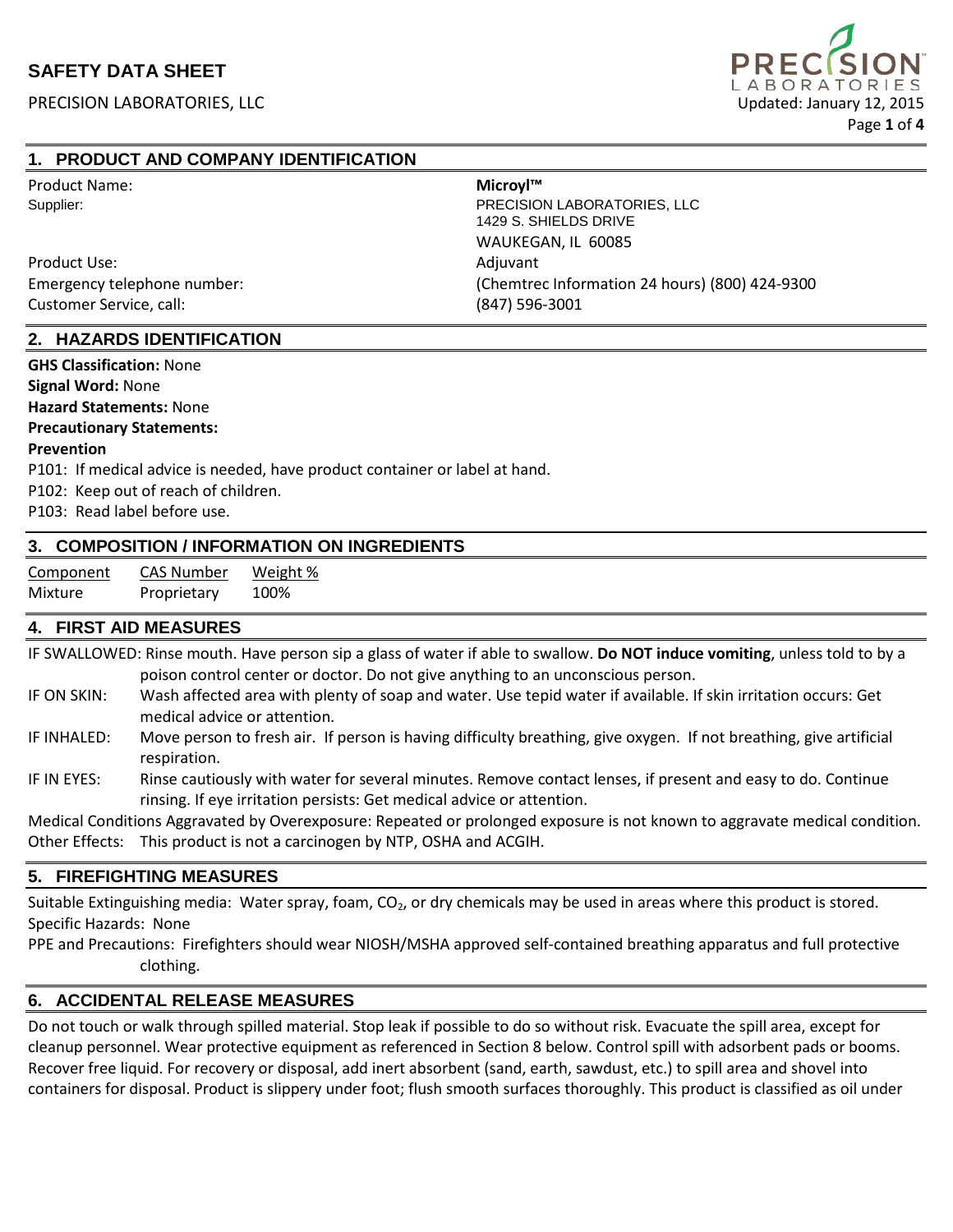PRECISION LABORATORIES, LLC **Exercision Control Control Control Control Control Control Control Control Control Control Control Control Control Control Control Control Control Control Control Control Control Control Contro** 



Section 311 of the Clean Water Act. Discharge to surface waters that causes a sheen must be reported to the National Response Center (800-424-8802).

## **7. HANDLING AND STORAGE**

Keep container closed. Safety goggles and eyewash station recommended. USDA-accepted Nitrile (CFR-20) or neoprene rubber (CFR-21) recommended. Wear appropriate clothing to prevent repeated or prolonged skin contact. To avoid fire minimize ignition sources. Product should be stored in a dry place. Partially used containers should be resealed between uses for maximum storage stability.

## **8. EXPOSURE CONTROLS / PERSONAL PROTECTION**

| <b>Component Exposure Limits:</b> | N/D                                                                                                                                                                                                                                                                                                                                                                                                                             |
|-----------------------------------|---------------------------------------------------------------------------------------------------------------------------------------------------------------------------------------------------------------------------------------------------------------------------------------------------------------------------------------------------------------------------------------------------------------------------------|
| <b>Eye/Face Protections:</b>      | Wear protective eyewear. Contact lenses should not be work when working with chemicals.                                                                                                                                                                                                                                                                                                                                         |
| <b>Skin Protection:</b>           | Wear long sleeved shirt, long pants, boots, socks and neoprene rubber, nitrile rubber or Viton®<br>gloves to minimize skin contact. As precautions, wash hands and face with mild soap and water                                                                                                                                                                                                                                |
|                                   | before eating, drinking, smoking or using restroom. After each shift, clean all protective<br>equipment, wash work clothes, and shower.                                                                                                                                                                                                                                                                                         |
| <b>Respiratory Protection:</b>    | Protect against spray mists and dust clouds. Respirator recommended in areas of poor<br>ventilation.                                                                                                                                                                                                                                                                                                                            |
| <b>General Protection:</b>        | Avoid contact with skin, eyes and clothing. Avoid breathing vapors. Wash thoroughly after<br>handling product.                                                                                                                                                                                                                                                                                                                  |
| Note:                             | When selecting personal protective equipment and clothing, follow all of the manufacturer<br>specifications and recommendations that apply to your specific operation and processing<br>conditions. Take into consideration all working conditions and all chemicals to be handled or<br>processed. Eye wash fountains and drench showers should be located within a 10 second walk<br>from the work area per ANSI Z358.1-2009. |

## **9. PHYSICAL AND CHEMICAL PROPERTIES**

| Appearance:            | Slightly hazy, amber liquid | UEL:                             | N/D                  |
|------------------------|-----------------------------|----------------------------------|----------------------|
| Odor:                  | Slight odor                 | LEL:                             | N/D                  |
| Odor Threshold:        | N/D                         | Vapor Pressure:                  | N/D                  |
| pH:                    | 7.45                        | Vapor Density:                   | N/D                  |
| <b>Melting Point:</b>  | N/D                         | <b>Relative Density:</b>         | 7.62 lbs/gallon      |
| Freezing Point:        | N/D                         | Solubility:                      | Dispersible in water |
| <b>Boiling Point:</b>  | $>250^\circ F$              | <b>Partition Coefficient:</b>    | N/D                  |
| Flash Point:           | N/D                         | <b>Autoignition Temperature:</b> | N/D                  |
| Evap. Rate $(H20=1)$ : | >1                          | Decomposition Temperature:       | N/D                  |
| Flammability:          | N/D                         |                                  |                      |

### **10. STABILITY AND REACTIVITY**

| Stability:                                   | Stable                                                                           |
|----------------------------------------------|----------------------------------------------------------------------------------|
| <b>Possibility of Hazardous Reactions:</b>   | Hazardous polymerization will not occur                                          |
| Condition to Avoid:                          | None known                                                                       |
| Incompatible Materials:                      | Strong acids, strong oxidizers. Do not mix with chlorinated detergents (bleach). |
| Hazardous Decomposition Products: None known |                                                                                  |

### **11. TOXICOLOGICAL INFORMATION**

Acute Oral Toxicity: LD50 > 5,000 mg/kg (albino rats)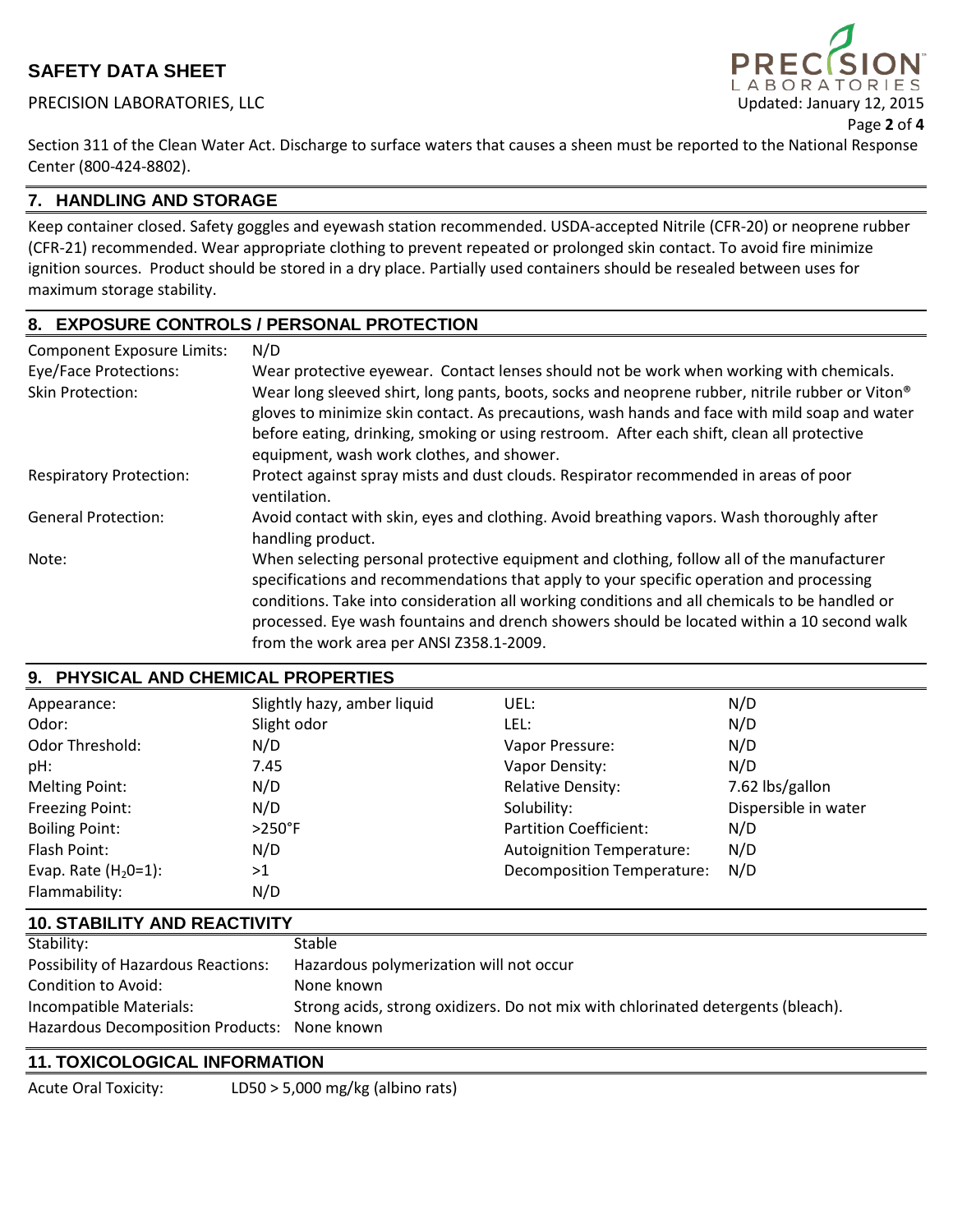PRECISION LABORATORIES, LLC Updated: August 25, 2014



Acute Eye Irritation: Non-irritating (albino rabbits) Acute Dermal Irritation: Non-irritating (albino rabbits) Acute Dermal Toxicity: LD50 > 5,050 mg/kg (albino rats) Acute Inhalation: N/D Component Carcinogenicity: None of this product's components are listed by ACGIH, IARC, OSHA, NIOSH, or NTP.

## **12. ECOLOGICAL INFORMATION**

No ecological data is available for this product.

| <b>13. DISPOSAL CONSIDERATIONS</b> |                                                                                                                                                                                                                                                  |  |
|------------------------------------|--------------------------------------------------------------------------------------------------------------------------------------------------------------------------------------------------------------------------------------------------|--|
| <b>Component Waste Numbers:</b>    | No EPA Waste Numbers are applicable for this product's components.                                                                                                                                                                               |  |
| <b>Disposal Instructions:</b>      | Recycle or rework material if at all possible. All wastes must be handled in accordance<br>with local, state and federal regulations. See Section 7 for Handling Procedures. See<br>Section 8 for Personal Protective Equipment recommendations. |  |
| <b>Container Reuse:</b>            | An empty container can contain product residue, and should not be reused. If not<br>professionally cleaned and reconditioned, crushing or other means is recommended to<br>prevent unauthorized reuse.                                           |  |
| 14 TRANSPORT INFORMATION           |                                                                                                                                                                                                                                                  |  |

| ייטווריוויט וויט וסיוריודי ודו |               |  |  |
|--------------------------------|---------------|--|--|
| DOT Status (Highway and rail): | Not Regulated |  |  |
| IATA Status (Air):             | Not Regulated |  |  |
| Marine Pollutant:              | No            |  |  |
|                                |               |  |  |

### **15. REGULATORY INFORMATION**

TSCA: All components of this product are listed under the regulation of the Toxic Substance Control Act. SARA HAZARD: No

### **16. OTHER INFORMATION**



| Last Updated:  | January 12, 2015 |
|----------------|------------------|
| Date Prepared: | November 6, 2013 |

## **WHILE INFORMATION AND RECOMMENDATIONS SET FORTH HEREIN ARE BELIEVED TO BE ACCURATE AS OF THE DATE HEREON, PRECISION LABORATORIES, LLC MAKES NO WARRANTY WITH RESPECT THERETO AND DISCLAIMS ALL LIABILITY FROM RELIANCE THEREON.**